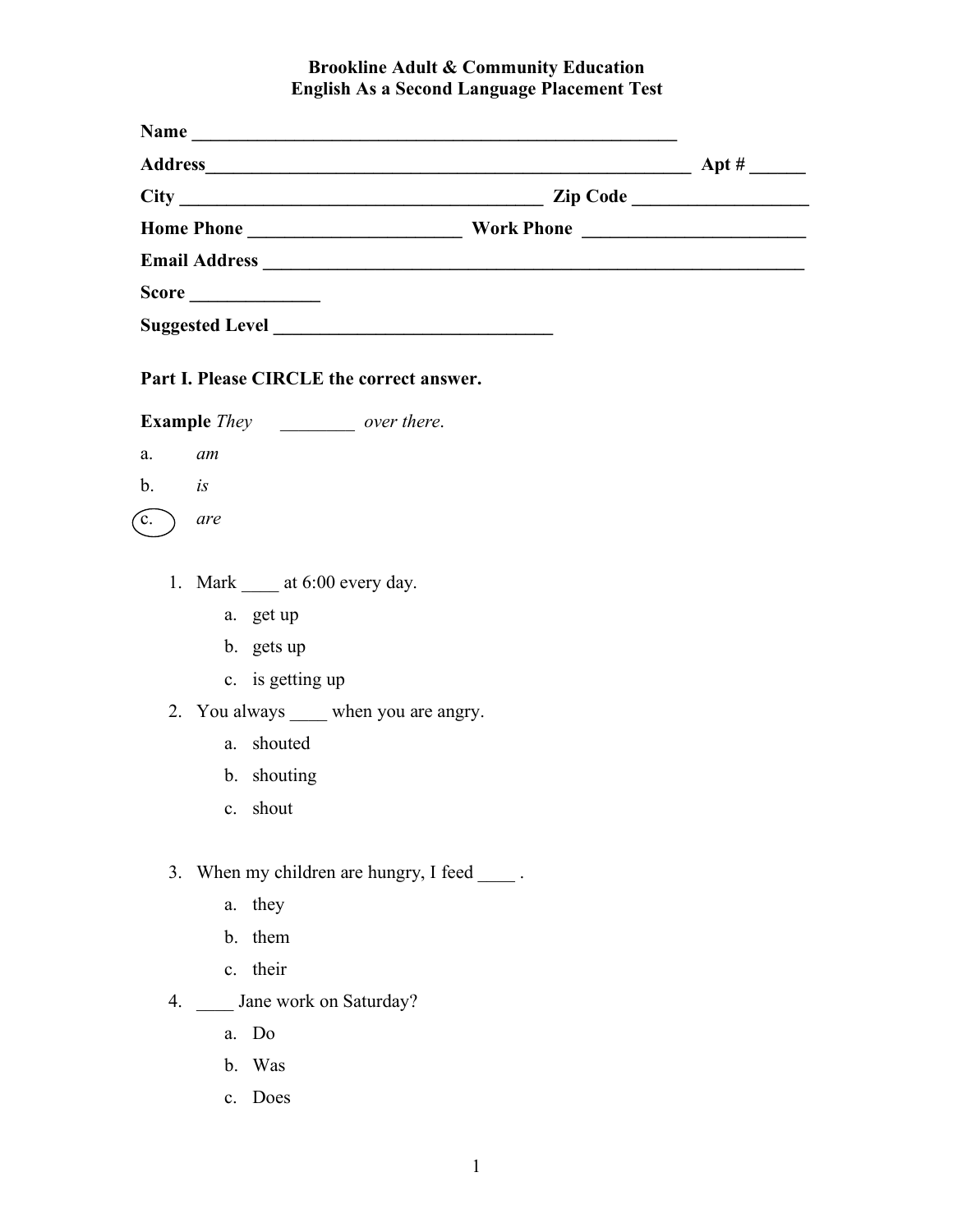- 5. Did you see Bob last night? No, but I \_\_\_\_\_ his wife.
	- a. seed
	- b. saw
	- c. see
- 6. I \_\_\_\_ here tomorrow.
	- a. will be
	- b. am be
	- c. be
- 7. How \_\_\_\_ bread do we need?
	- a. much
	- b. many
	- c. few
- 8. Is that book  $\_\_\$ ?
	- a. my
	- b. hers
	- c. your
- 9. Please read the instructions \_\_\_\_\_.
	- a. careful
	- b. carefully
	- c. more careful
- 10. The police officer told her she \_\_\_\_\_ drive fast because it's dangerous.
	- a. mustn't
	- b. doesn't have to
	- c. has to

11. I her since 2004.

- a. didn't see
- b. don't seen
- c. haven't seen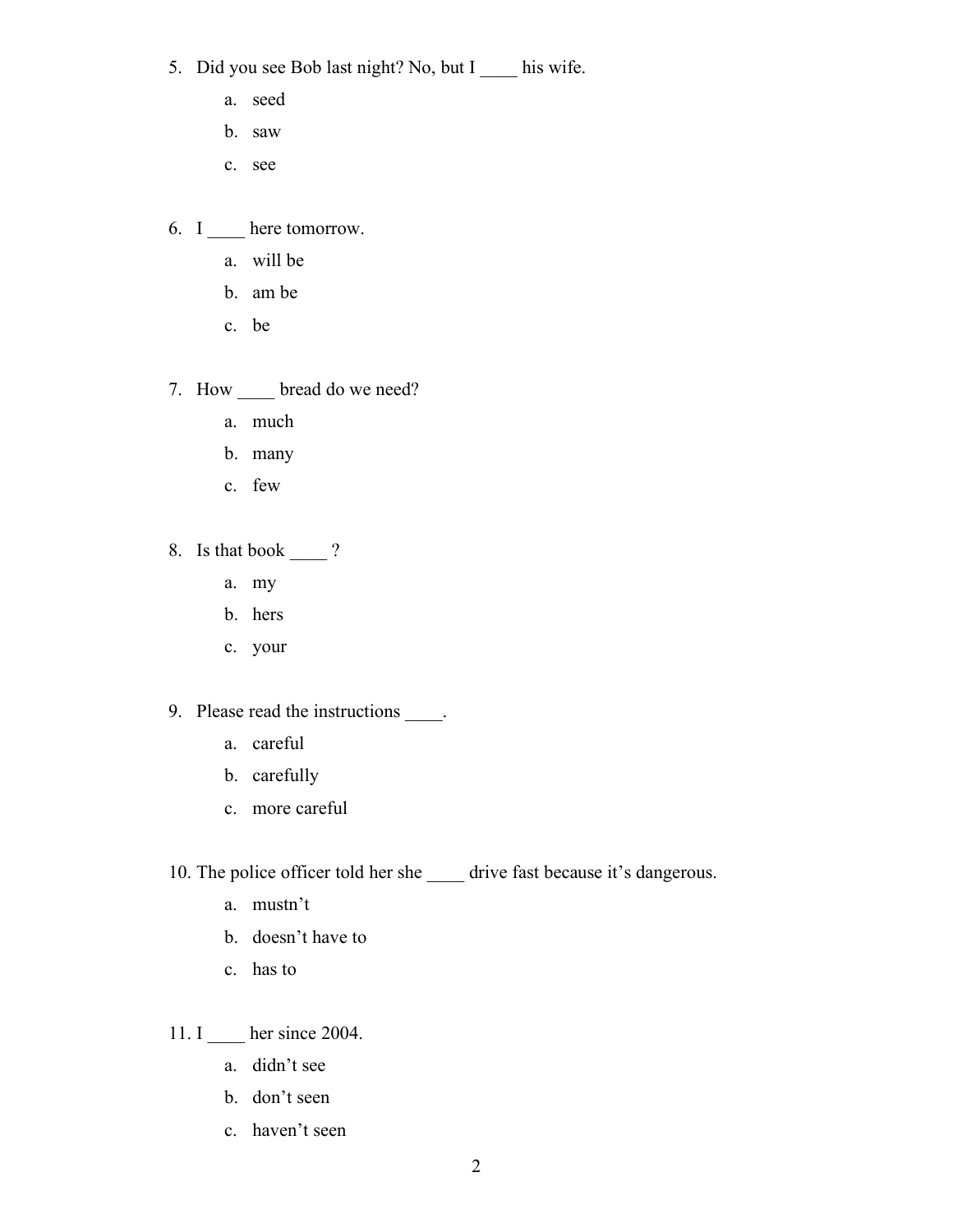- 12. Where has he \_\_\_\_ ?
	- a. gone
	- b. went
	- c. go

13. Jerry went to the party, and Andy \_\_\_\_ .

- a. did either
- b. did neither
- c. did too

14. When are you going to stop \_\_\_\_\_ so much?

- a. to smoke
- b. smoke
- c. smoking

15. By the time we got to the theater, the movie  $\_\_\_\_\$ .

- a. had started
- b. started
- c. has started

16. Mr. Anderson's car was \_\_\_\_ last night.

- a. steal
- b. stole
- c. stolen

17. I'm not sure who took the book. Paul \_\_\_\_ .

- a. may
- b. might have
- c. could

18. Can you tell me when \_\_\_\_ ?

- a. did they leave
- b. did they left
- c. they left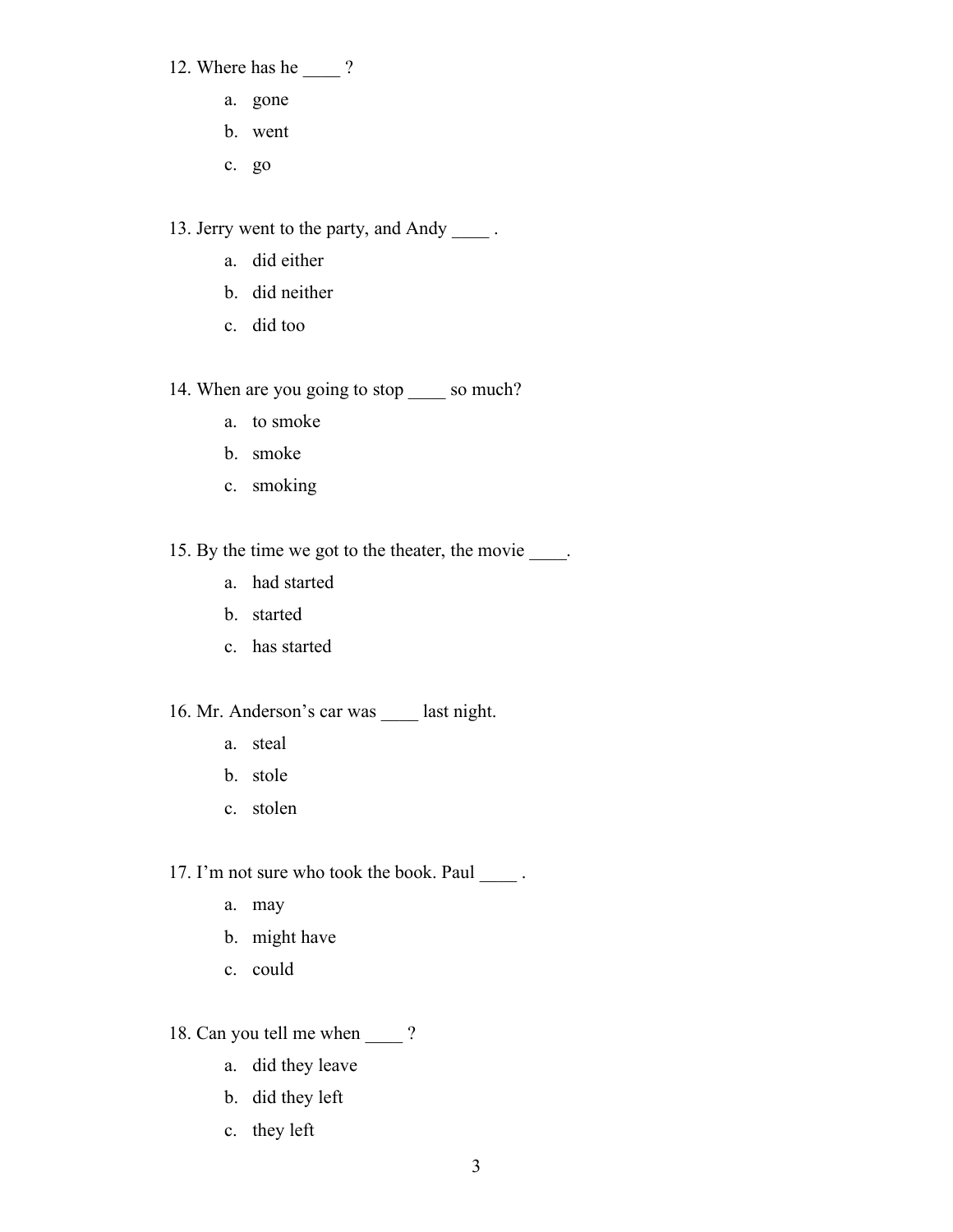19. If Sandy had known it was going to snow, she her boots.

- a. would have worn
- b. would wear
- c. will wear

20. He sang that song last week,  $\qquad$  ?

- a. does he
- b. did he
- c. didn't he

## **Part II. Please read the story and CIRCLE the correct answer.**